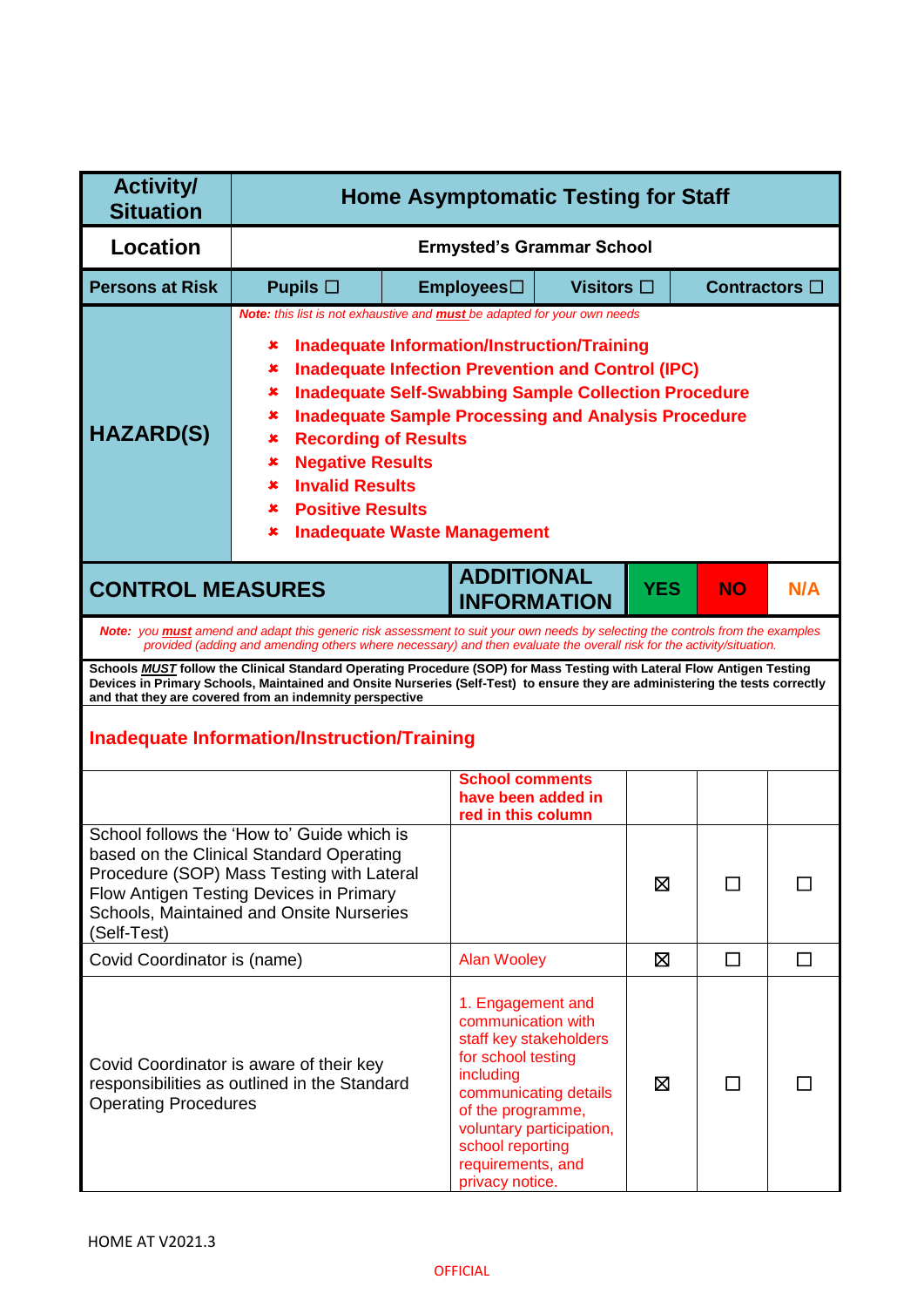|                                                                                                                             | 2. Serve as the point<br>of escalation for any<br>issues related to<br>testing, and escalates<br>to local public health<br>officials as appropriate<br>3. Oversee,<br>registration in Covid-<br>19 test register,<br>identification of<br>schools and nurseries<br>contacts and<br>communication on<br>next steps.<br>4. Stock management,<br>ordering of test kits 5.<br>Implement appropriate<br>quality assurance as<br>defined by the<br>programme<br>6. Implement incident<br>reporting and risk<br>management<br>associated with testing<br>7. Report any required<br>data to the Mass<br><b>Testing Quality</b><br>Committee through<br><b>DFE</b> |   |   |  |
|-----------------------------------------------------------------------------------------------------------------------------|-----------------------------------------------------------------------------------------------------------------------------------------------------------------------------------------------------------------------------------------------------------------------------------------------------------------------------------------------------------------------------------------------------------------------------------------------------------------------------------------------------------------------------------------------------------------------------------------------------------------------------------------------------------|---|---|--|
| Registration Assistant is (name)                                                                                            | <b>Helen Stanley</b><br><b>Kayleigh Porter</b><br>Lynda Reynoldson                                                                                                                                                                                                                                                                                                                                                                                                                                                                                                                                                                                        | ⊠ | П |  |
| Registration Assistant is aware of their key<br>responsibilities as outlined in the Standard<br><b>Operating Procedures</b> | 1. Distribution of test<br>kits and IFUs<br>2. Maintain test kit log<br>3. Manage registration<br>(in test register) of<br>participants for bi-<br>weekly<br>4. Register self-<br>reported results bi-<br>weekly<br>5. Send reminders to<br>participants for results<br>6. Have good level of<br>knowledge about the<br>programme to answer<br>basic questions/FAQ's<br>at collection.                                                                                                                                                                                                                                                                    | ⊠ | П |  |
| School ensures that staff are trained to<br>administer tests correctly                                                      | Staff have been<br>provided with<br>comprehensive written                                                                                                                                                                                                                                                                                                                                                                                                                                                                                                                                                                                                 | ⊠ |   |  |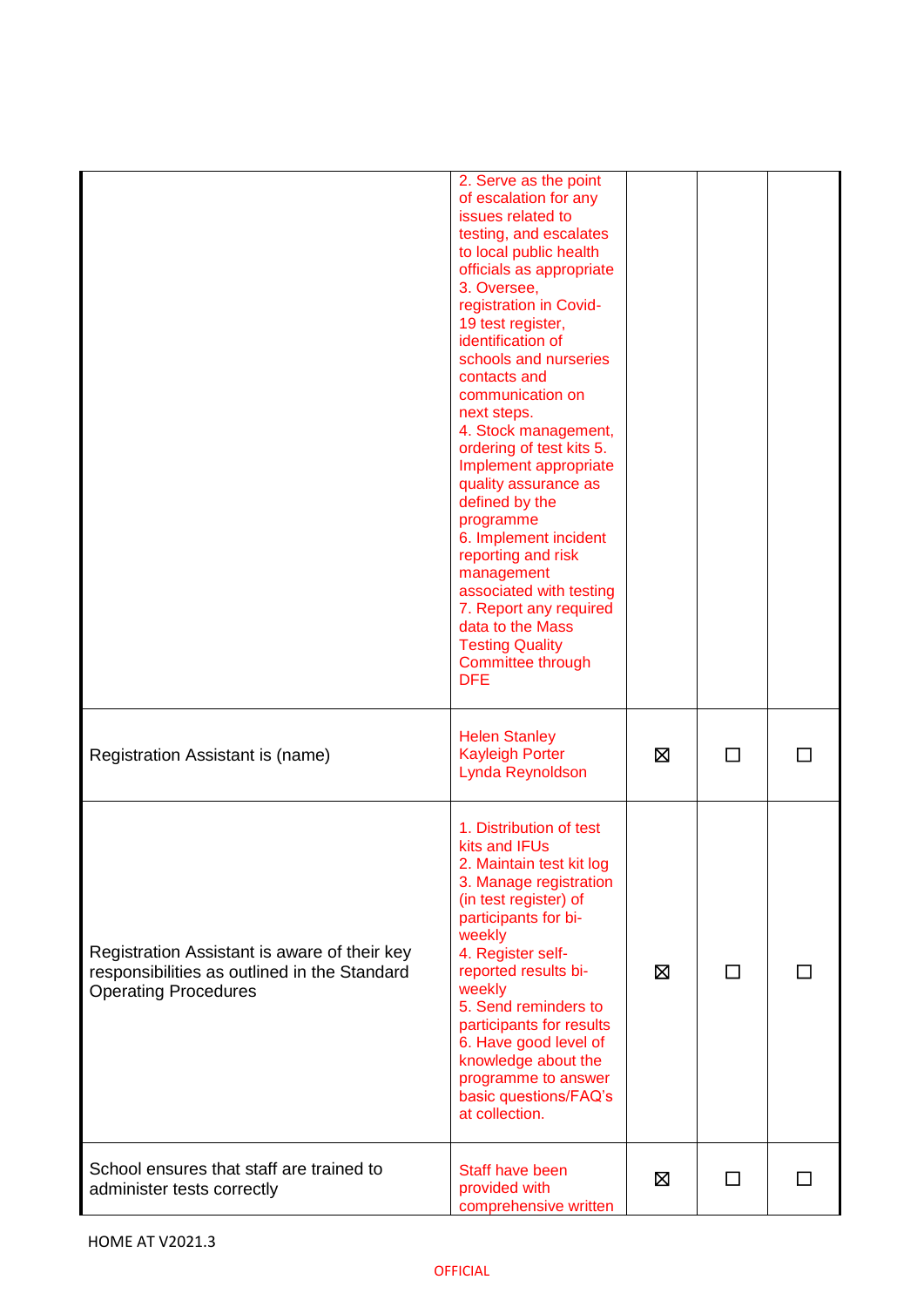|                                                                                                                                                                                                                                                          | instructions and links<br>to online video<br>training.                                                                |   |        |  |
|----------------------------------------------------------------------------------------------------------------------------------------------------------------------------------------------------------------------------------------------------------|-----------------------------------------------------------------------------------------------------------------------|---|--------|--|
| School have provided each member of staff<br>with the up to date 'How to' Guide Instructions<br>for Use (with a plain blue cover<br>and dated 15 January 2021 v 1.3.2 on the last<br>page of the printed instructions)                                   | <b>AS</b><br><b>NHS</b><br>Your step-by-step<br>guide for COVID-19<br>self-testing                                    | ⊠ | ΙI     |  |
| Staff have watched the approved video<br>package which demonstrates how physical<br>tests are conducted                                                                                                                                                  | Staff have been<br>provided with links to<br>online video training.                                                   | ⊠ | ΙI     |  |
| Regularly undertaking updated online training<br>to ensure standards are adhered to and any<br>new requirements are included. Or as required<br>should new training modules be provided                                                                  | Staff have been<br>provided with links to<br>online video training<br>and will be advised of<br>additions or changes. | ⊠ | ΙI     |  |
| All staff are reminded of the importance of IPC<br>guidance. Regular handwashing and<br>consistent social distancing are key to ensuring<br>safety for all roles                                                                                         | All staff have been<br>given guidance and<br>reminded for the return<br>on 8 March.                                   | ⊠ |        |  |
| <b>Inadequate Infection Prevention and Control (IPC)</b>                                                                                                                                                                                                 |                                                                                                                       |   |        |  |
| All staff members are encouraged to not<br>neglect the importance of hand hygiene, not to<br>touch their face whilst working with samples,<br>and importantly stay at home if they develop<br>COVID-19 related symptoms                                  | All staff have been<br>given guidance.                                                                                | ⊠ |        |  |
| <b>Inadequate Testing Arrangements</b>                                                                                                                                                                                                                   |                                                                                                                       |   |        |  |
| Staff who decline to participate in twice weekly<br>contact testing will follow the usual national<br>guidelines and are legally obliged to self-isolate<br>according to the advice given to them by the<br><b>NHS Test and Trace service</b>            | All staff have been<br>given guidance.                                                                                | ⊠ | ΙI     |  |
| Staff who decline to participate in the<br>programme should still be able to attend school<br>providing they have not come into contact with<br>a positive case, develop symptoms or receive<br>a positive Covid-19 test result outside the<br>programme | All staff have been<br>given guidance.                                                                                | ⊠ | $\Box$ |  |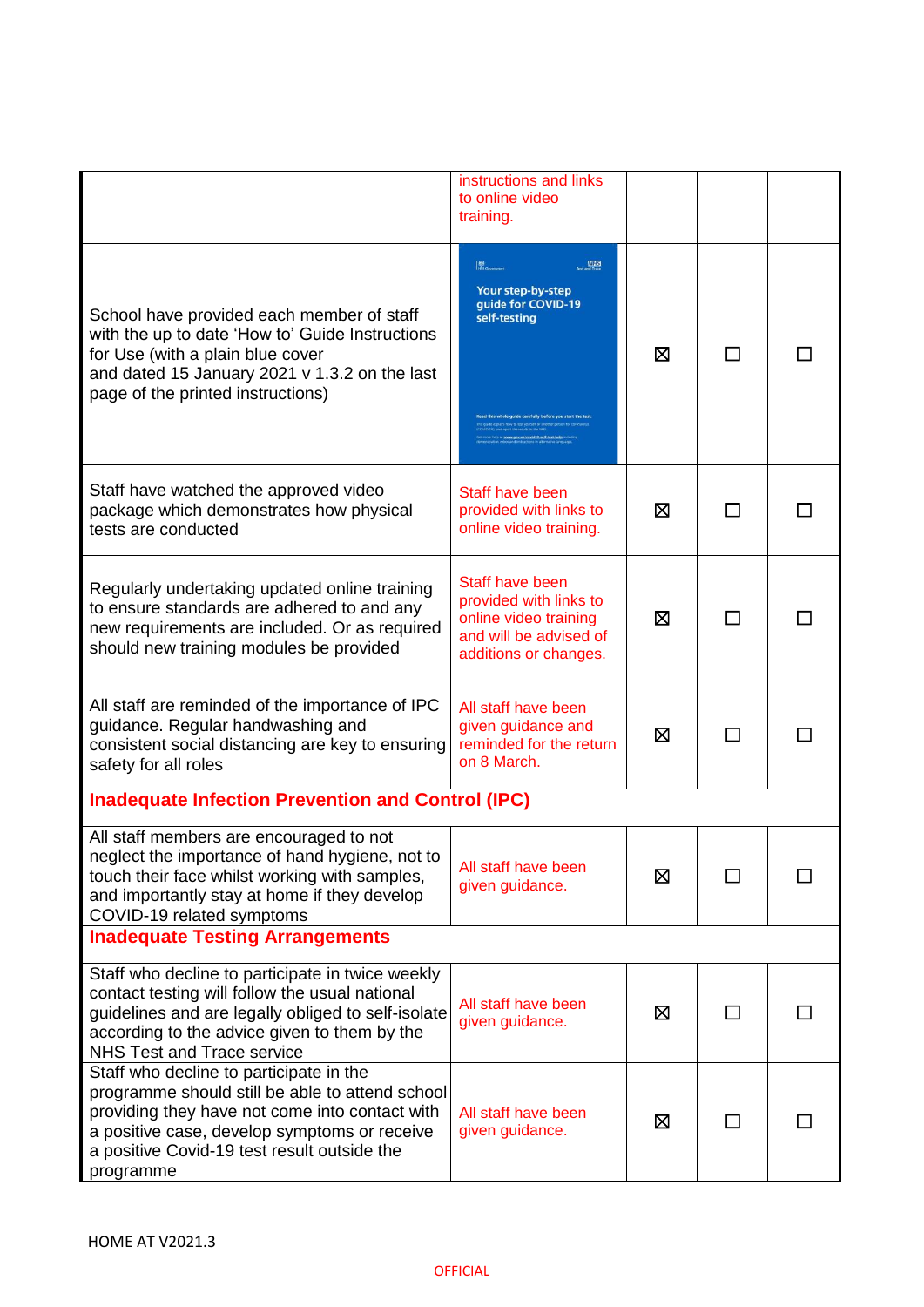| Consent for testing is implied by an individual<br>taking the test kit, reading the instructions,<br>understanding the implications and going<br>ahead with the test                                                                                              |                                                                                                                                                                                                                                                                                                                                                      | ⊠ | ΙI           |        |
|-------------------------------------------------------------------------------------------------------------------------------------------------------------------------------------------------------------------------------------------------------------------|------------------------------------------------------------------------------------------------------------------------------------------------------------------------------------------------------------------------------------------------------------------------------------------------------------------------------------------------------|---|--------------|--------|
| Eligibility criteria for testing is defined as<br>asymptomatic subjects who have agreed to<br>provide LFD results to the school                                                                                                                                   |                                                                                                                                                                                                                                                                                                                                                      | 区 |              | П      |
| People with previous Covid-19 diagnosis are<br>eligible for testing                                                                                                                                                                                               |                                                                                                                                                                                                                                                                                                                                                      | ⊠ | $\Box$       | П      |
| If a person has tested positive for COVID-19<br>within the last 90 day, they are likely to have<br>developed some immunity. People are exempt<br>from testing by both PCR and LFD tests within<br>90 days of a positive test, unless they develop<br>new symptoms | If these individuals<br>choose to have an<br>LFD test as part of this<br>programme, please<br>ensure the LFD test is<br>not taken whilst they<br>are within period of<br>isolation following the<br>last confirmed test. If<br>symptoms persist, this<br>could be longer than<br>the normal 10-day self-<br>isolation period for<br>confirmed cases. | 区 |              |        |
| Symptomatic individuals are advised to book a<br>PCR test on NHS App, or online                                                                                                                                                                                   | All staff have been<br>given repeated<br>guidance over many<br>months.                                                                                                                                                                                                                                                                               | 区 |              |        |
| School has a stock management and<br>distribution system set up before starting<br>testing                                                                                                                                                                        |                                                                                                                                                                                                                                                                                                                                                      | ⊠ | ΙI           | П      |
| Test Kits are kept in a secure area such as the<br>staff room to prevent unauthorised access to<br>the test kits                                                                                                                                                  |                                                                                                                                                                                                                                                                                                                                                      | ⊠ | $\mathsf{L}$ | ΙI     |
| The test kits are stored in temperatures<br>between 2 and 30 degrees whilst in school                                                                                                                                                                             |                                                                                                                                                                                                                                                                                                                                                      | 区 | $\Box$       | ΙI     |
| Each staff member participating is to be<br>provided 7 self-test kits to take home                                                                                                                                                                                |                                                                                                                                                                                                                                                                                                                                                      | ⊠ | □            | $\Box$ |
| Staff are given allocated time slots for test kit<br>pick up to maintain social distancing and to<br>avoid queues and crowding                                                                                                                                    | Procedure in place -<br>timed slots not<br>applicable.                                                                                                                                                                                                                                                                                               | ⊠ |              |        |
| The member of staff coordinating the handing<br>out of the test kits wears an appropriate face<br>covering at all times                                                                                                                                           |                                                                                                                                                                                                                                                                                                                                                      | 区 | $\Box$       | $\Box$ |
| The member of staff coordinating the handing<br>out of the test kits maintains a 2 metre<br>distance from staff coming to collect their test<br>kits                                                                                                              |                                                                                                                                                                                                                                                                                                                                                      | ⊠ |              |        |
| Staff sign for the test kits using the 'test kit<br>log'                                                                                                                                                                                                          | Register set up.                                                                                                                                                                                                                                                                                                                                     | 区 | □            | $\Box$ |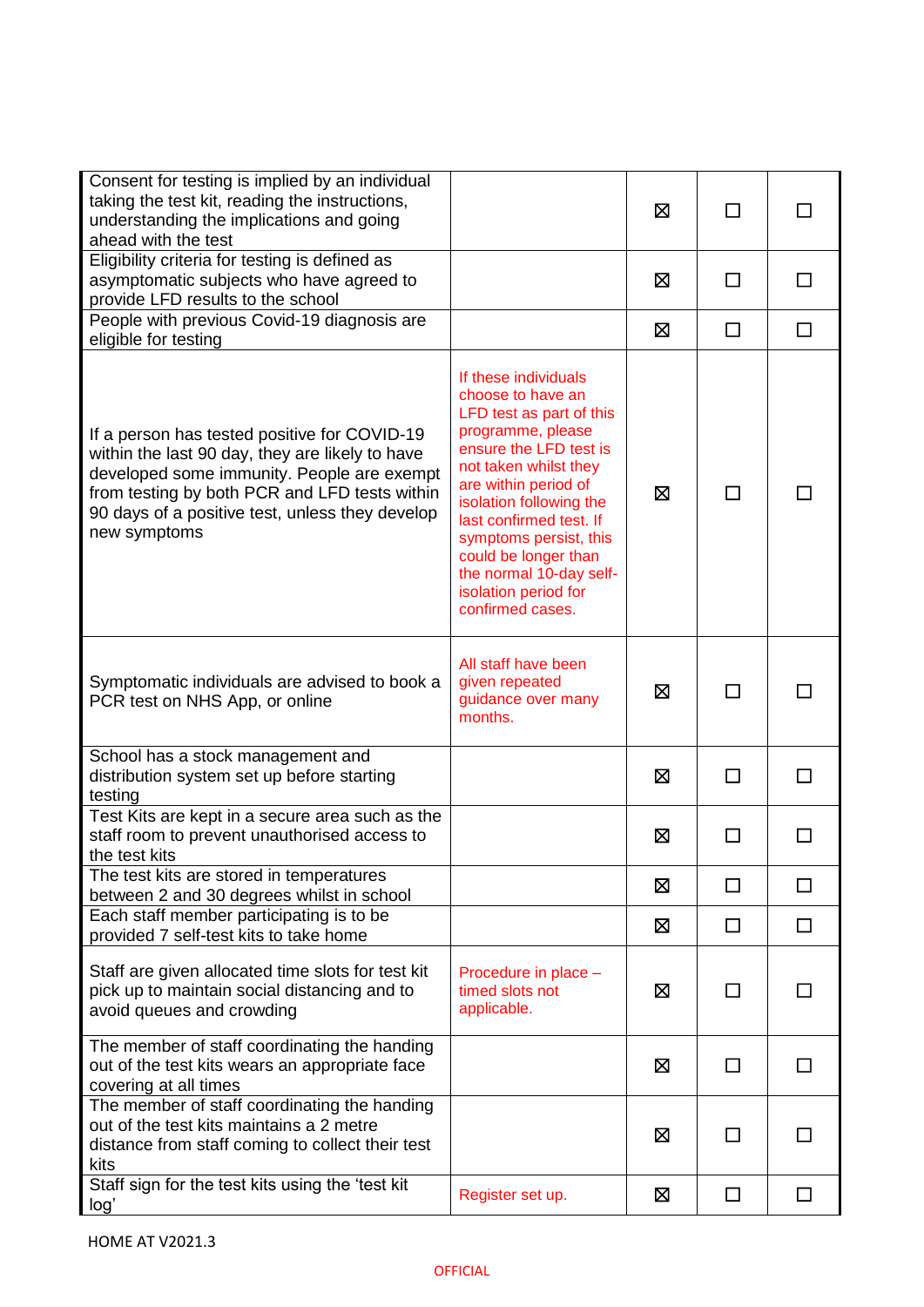| Staff undertake bi-weekly testing on a fixed<br>schedule e.g. every Monday morning or first<br>day of school week if Monday is a holiday                                                                                                                                                                                                                                  |                                                   | ⊠ | □      | $\perp$      |
|---------------------------------------------------------------------------------------------------------------------------------------------------------------------------------------------------------------------------------------------------------------------------------------------------------------------------------------------------------------------------|---------------------------------------------------|---|--------|--------------|
| Staff will test at home on a regular basis (twice<br>per week, 3 to 4 days apart)                                                                                                                                                                                                                                                                                         | All staff have been<br>given guidance.            | 区 | П      |              |
| Staff are required to report the results of their<br>tests online, or by phone, every time they<br>take a test, even if the result was negative or<br>void                                                                                                                                                                                                                | All staff have been<br>given guidance.            | 区 | П      |              |
| School maintains a locally managed Test Kit<br>Log                                                                                                                                                                                                                                                                                                                        |                                                   | 区 | $\Box$ | $\Box$       |
| When issuing the kits to staff, the issuer<br>ensures they record who takes the test kits                                                                                                                                                                                                                                                                                 |                                                   | 区 | $\Box$ | $\Box$       |
| Test Kit Log includes the following:<br>1) Name of School<br>2) Date of test kit received by school<br>3) Name of test kit issuer<br>4) Date of test kit issued to test subject<br>5) Name of test subject<br>6) Lot number of test kit<br>7) Kit expiry date<br>8) Has new IFU been issued alongside the<br>test kit?<br>9) Notes: Issues identified by the test subject |                                                   | ⊠ | ΙI     |              |
| The test kit log will be kept for 12 months from<br>the last entry on the log (for data retention<br>purposes)                                                                                                                                                                                                                                                            |                                                   | ⊠ | □      | $\mathsf{L}$ |
| School maintains a locally managed Test<br>Register                                                                                                                                                                                                                                                                                                                       | The School Office staff<br>are maintain a record. | Σ | $\Box$ | $\Box$       |
| The test register will be kept for 12 months<br>from the last entry on the log (for data<br>retention purposes)                                                                                                                                                                                                                                                           |                                                   | 区 | $\Box$ |              |
| <b>Inadequate Self-Swabbing Sample Collection Procedure</b>                                                                                                                                                                                                                                                                                                               |                                                   |   |        |              |
| At home the test kits are stored at room<br>temperature or in a cool dry place (2°C to<br>$30^{\circ}$ C)                                                                                                                                                                                                                                                                 | All staff have been<br>given guidance.            | ⊠ | ΙI     |              |
| At home the test kits are used at room<br>temperature (15 $^{\circ}$ C to 30 $^{\circ}$ C)                                                                                                                                                                                                                                                                                | All staff have been<br>given guidance.            | ⊠ | П      |              |
| Test kits are kept away from children                                                                                                                                                                                                                                                                                                                                     | All staff have been<br>given guidance.            | 区 | ΙI     |              |
| A watch (or clock), tissues, a mirror and<br>either hand sanitiser or soap and warm<br>water are available                                                                                                                                                                                                                                                                | All staff have been<br>given guidance.            | ⊠ | ΙI     |              |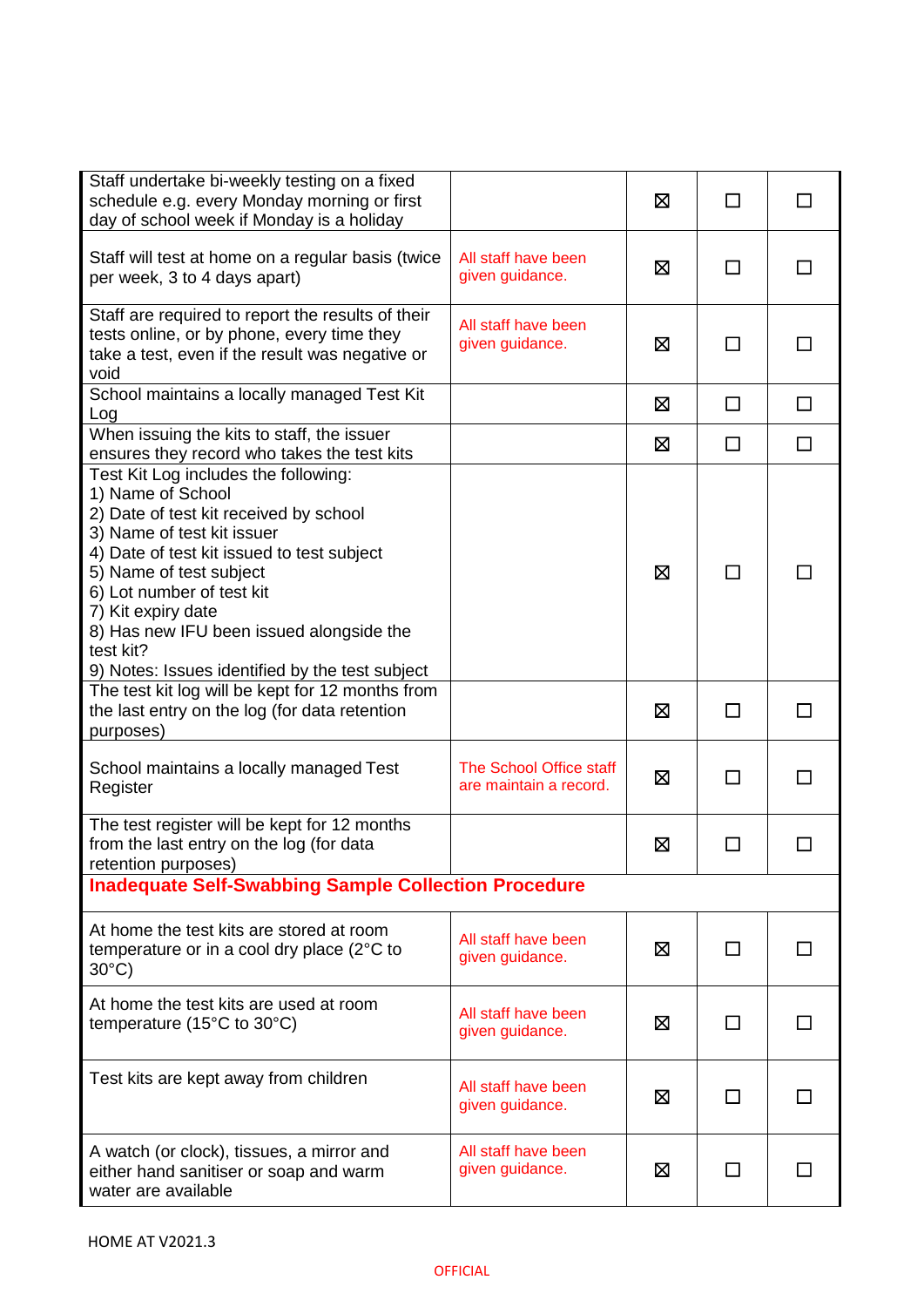| A flat surface is cleared, cleaned and dried<br>immediately before starting the test                                                    | All staff have been<br>given guidance. | ⊠ |              |              |
|-----------------------------------------------------------------------------------------------------------------------------------------|----------------------------------------|---|--------------|--------------|
| Hands are washed thoroughly for 20<br>seconds, using soap and warm water, or<br>hand sanitiser                                          | All staff have been<br>given guidance. | 区 |              |              |
| If doing more than one test, the surface is<br>cleaned and hands washed again between<br>each test                                      |                                        | ⊠ |              |              |
| The test kit contents are checked making<br>sure that nothing is damaged or broken                                                      | All staff have been<br>given guidance. | ⊠ | $\mathsf{L}$ | $\mathsf{L}$ |
| Test strip is in sealed packaging                                                                                                       | All staff have been<br>given guidance. | ⊠ |              | ΙI           |
| Swab is inside a sealed wrapper                                                                                                         |                                        | ⊠ | П            | $\Box$       |
| Extraction buffer sachet present                                                                                                        |                                        | 区 | ΙI           | $\Box$       |
| <b>Extraction tube present</b>                                                                                                          |                                        | ⊠ | $\mathsf{L}$ | $\Box$       |
| Extraction tube holder present (attached to<br>the box)                                                                                 |                                        | 区 |              | П            |
| Plastic waste bag provided                                                                                                              |                                        | ⊠ | П            | $\Box$       |
| A separate test kit is used for each test                                                                                               | All staff have been<br>given guidance. | ⊠ | $\mathbf{I}$ |              |
| If you have problems with your hands or<br>vision, you may need someone to assist<br>you with the swabbing and testing process          | All staff have been<br>given guidance. | ⊠ |              |              |
| If you have a nose piercing, swab the<br>other nostril. If pierced on both sides,<br>remove the piercing on one side before<br>swabbing | All staff have been<br>given guidance. | ⊠ |              |              |
| If you've had a nosebleed within the last<br>24 hours, swab the other nostril or wait 24<br>hours                                       | All staff have been<br>given guidance. | ⊠ |              |              |
| Do not eat or drink for at least 30 minutes<br>before doing the test to reduce the risk of<br>spoiling the test                         | All staff have been<br>given guidance. | ⊠ |              |              |
| If there is a reason you cannot take a<br>throat swab, for example you have a<br>tracheostomy, instead swab both nostrils               | All staff have been<br>given guidance. | ⊠ |              |              |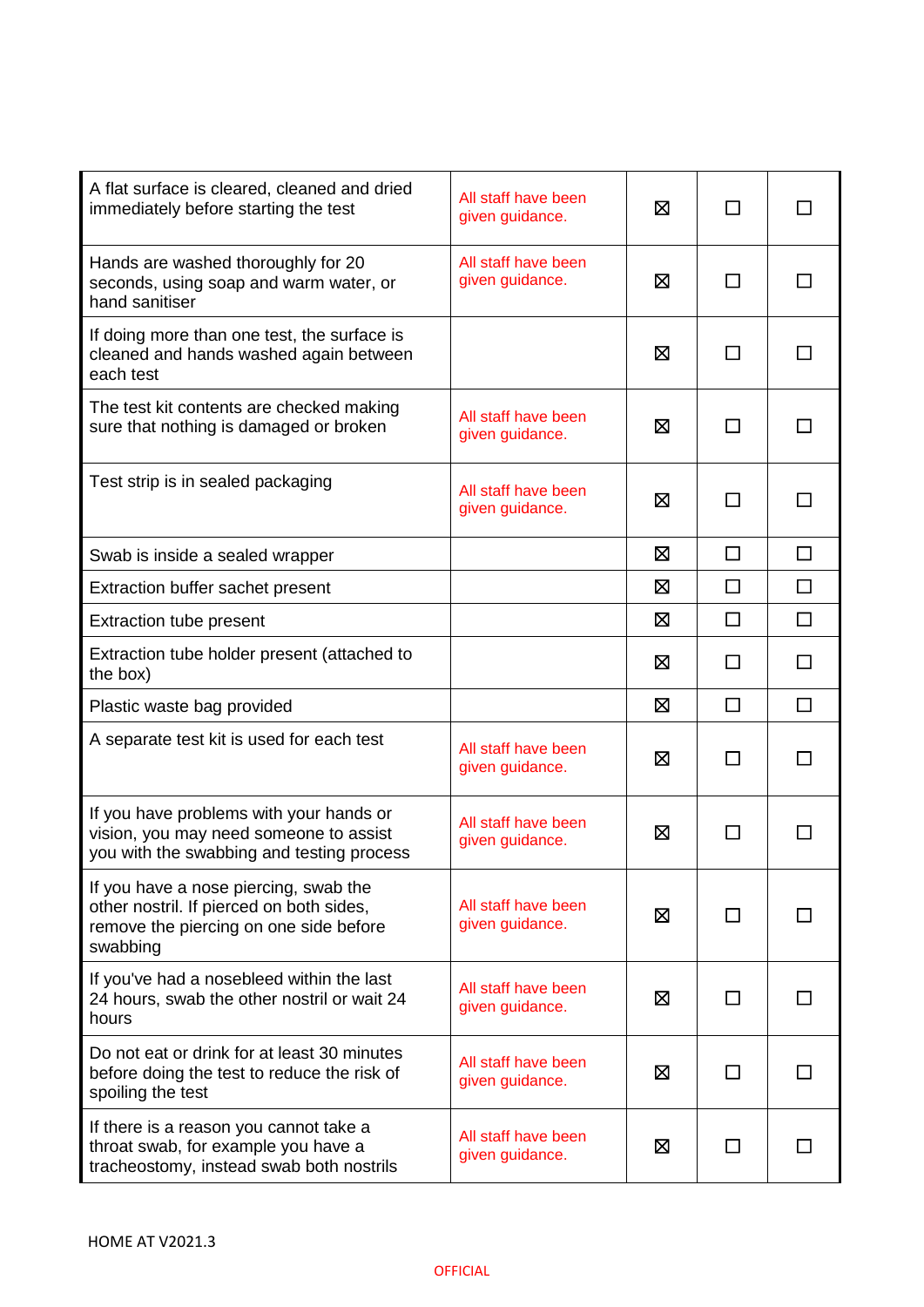| The test strip is taken out of the sealed<br>packaging and placed onto the cleaned flat<br>surface                                                                                                                       | All staff have been<br>given guidance.                               | ⊠ | $\blacksquare$ |              |
|--------------------------------------------------------------------------------------------------------------------------------------------------------------------------------------------------------------------------|----------------------------------------------------------------------|---|----------------|--------------|
| The inner desiccant bag and packaging is<br>safely thrown away in household waste                                                                                                                                        | All staff have been<br>given guidance.                               | ⊠ |                |              |
| The sachet is carefully twisted or snapped<br>open                                                                                                                                                                       | All staff have been<br>given guidance.                               | ⊠ |                |              |
| It is opened away from the face being<br>careful not to spill any of the liquid                                                                                                                                          | All staff have been<br>given guidance.                               | ⊠ |                |              |
| The extraction tube is opened and all of<br>the liquid from the buffer sachet is gently<br>squeezed into the tube, carefully avoiding<br>touching the sachet against the tube                                            | All staff have been<br>given guidance.                               | ⊠ |                |              |
| The extraction buffer sachet is placed in<br>the plastic waste bag provided                                                                                                                                              |                                                                      | ⊠ | $\Box$         | □            |
| The filled tube is placed in the extraction<br>tube holder (attached inside the box) to<br>avoid spilling the liquid                                                                                                     | A small cup can also<br>be used to hold the<br>tube                  | ⊠ | П              | П            |
| The nose is then Gently blown into a<br>tissue to get rid of excess mucus and the<br>tissue thrown away into a closed bin                                                                                                | All staff have been<br>given guidance.                               | ⊠ | $\mathsf{L}$   | $\Box$       |
| Hands are washed again thoroughly for 20<br>seconds, using soap and warm water, or<br>hand sanitiser                                                                                                                     | All staff have been<br>given guidance.                               | ⊠ | П              | $\mathsf{L}$ |
| Identify the soft, fabric tip of the swab in<br>the sealed wrapper                                                                                                                                                       | All staff have been<br>given guidance.                               | Ø |                |              |
| When it is ready to be used, the swab<br>packaging is peeled open and the swab<br>gently taken out                                                                                                                       | Never touch the soft,<br>fabric tip of the swab<br>with your hands   | ⊠ | $\mathbf{I}$   |              |
| The swab is used for both throat and nose                                                                                                                                                                                | All staff have been<br>given guidance.                               | 区 | $\mathbf{I}$   |              |
| The swab should be kept dry before taking<br>a sample from the back of the throat and<br>therefore it must not touch any surfaces<br>including the teeth, gums, and tongue or<br>cheek surfaces when conducting the test | If the swab<br>touches anything<br>else, it may spoil<br>the sample. | ⊠ |                |              |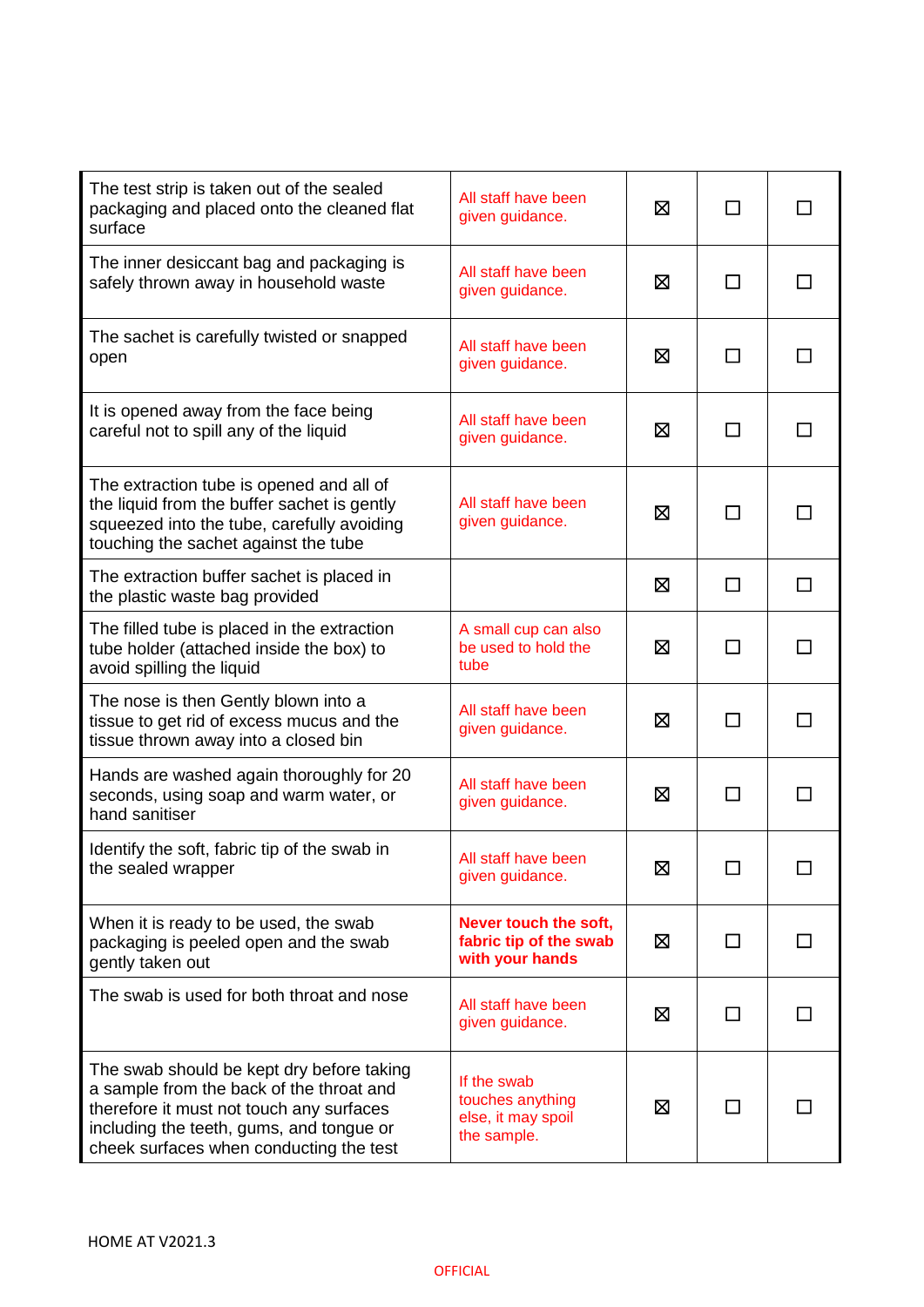| Holding the swab in their hand, the subject<br>should open their mouth wide and rub the<br>fabric tip of the swab over both tonsils (and<br>where they would have been) at the back<br>of the throat with good contact 4 times.<br>Carefully remove the swab stick from the<br>back of the throat taking care to ensure<br>that it does not come into contact with any<br>other structure or surface |                                                                                                                      | ⊠      | П            |    |  |
|------------------------------------------------------------------------------------------------------------------------------------------------------------------------------------------------------------------------------------------------------------------------------------------------------------------------------------------------------------------------------------------------------|----------------------------------------------------------------------------------------------------------------------|--------|--------------|----|--|
| The subject should then insert the same<br>swab into one nostril. The swab tip should<br>be inserted up to 2.5 cm (1 inch) from the<br>edge of the nostril. Roll the swab firmly<br>around the inside of the nostril, making 10<br>complete circles                                                                                                                                                  | This may feel<br>uncomfortable. Do<br>not insert the swab<br>any deeper if you<br>feel strong<br>resistance or pain. | ⊠      |              |    |  |
| If you've been harmed or had a reaction<br>using this kit, report it on the Coronavirus<br><b>Yellow Card Reporting Site</b>                                                                                                                                                                                                                                                                         | https://coronavirus-<br>yellowcard.mhra.gov<br>uk/                                                                   | $\Box$ | П            |    |  |
| <b>Inadequate Sample Processing and Analysis Procedure</b>                                                                                                                                                                                                                                                                                                                                           |                                                                                                                      |        |              |    |  |
|                                                                                                                                                                                                                                                                                                                                                                                                      |                                                                                                                      |        |              |    |  |
| The extraction tube is picked up and the<br>fabric tip of the swab placed into it so that<br>the fabric tip is in the liquid                                                                                                                                                                                                                                                                         | All staff have been<br>given guidance.                                                                               | 区      | П            | ΙI |  |
| The tip of the swab is pressed against the<br>edge of the extraction tube with force and<br>rotated around the extraction tube for 15<br>seconds                                                                                                                                                                                                                                                     | All staff have been<br>given guidance.                                                                               | ⊠      |              |    |  |
| The extraction tube is pinched against the<br>swab as it is removed, making sure that all<br>liquid is removed from the soft tip of the<br>swab                                                                                                                                                                                                                                                      | All staff have been<br>given guidance.                                                                               | ⊠      | $\mathsf{L}$ |    |  |
| The swab is placed in the plastic waste<br>bag provided                                                                                                                                                                                                                                                                                                                                              | All staff have been<br>given guidance.                                                                               | ⊠      | $\Box$       |    |  |
| The cap is pressed tightly on to the<br>extraction tube to avoid any leaks                                                                                                                                                                                                                                                                                                                           | All staff have been<br>given guidance.                                                                               | ⊠      |              |    |  |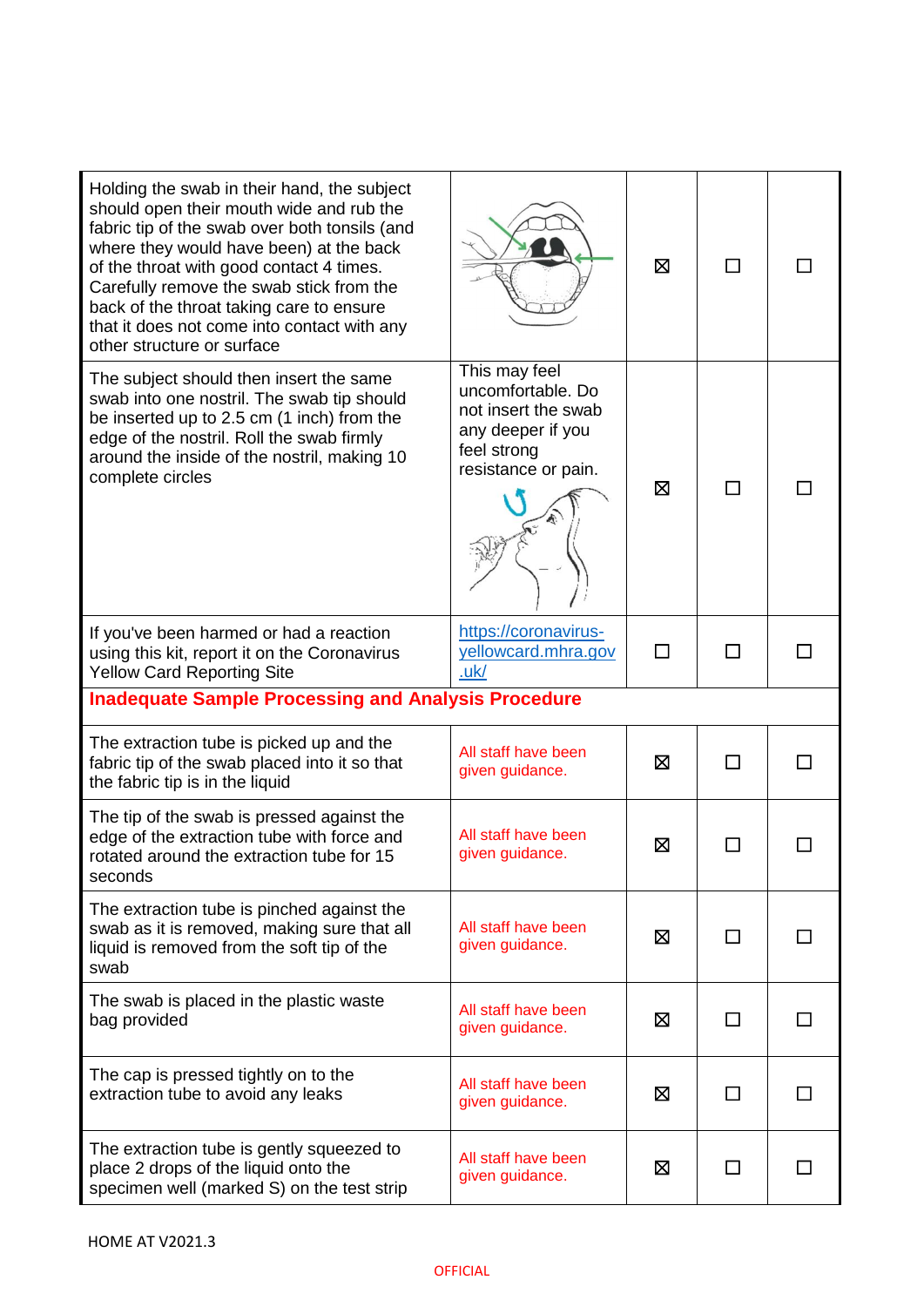| making sure that liquid is dropped and not<br>an air bubble                                                                                   |                                                                                                                                                                                                                                                                                                                                  |   |   |  |
|-----------------------------------------------------------------------------------------------------------------------------------------------|----------------------------------------------------------------------------------------------------------------------------------------------------------------------------------------------------------------------------------------------------------------------------------------------------------------------------------|---|---|--|
| The extraction tube is placed in the plastic<br>waste bag along with the swab                                                                 | All staff have been<br>given guidance.                                                                                                                                                                                                                                                                                           | ⊠ | □ |  |
| The test strip is on placed on a flat, level<br>surface                                                                                       | All staff have been<br>given guidance.                                                                                                                                                                                                                                                                                           | ⊠ | П |  |
| The strip is not moved during the test                                                                                                        | All staff have been<br>given guidance.                                                                                                                                                                                                                                                                                           | ⊠ | П |  |
| The time is checked and a timer set if<br>available                                                                                           | All staff have been<br>given guidance.                                                                                                                                                                                                                                                                                           | ⊠ | □ |  |
| 30 minutes development time is given<br>before the result is read                                                                             | Waiting the full 30-<br>minute<br>development time<br>before the result is<br>read is very<br>important. A<br>positive result can<br>appear at any time<br>after 20<br>minutes, however<br>you must wait for<br>the full 30 minutes<br>to record a<br>negative result as<br>the test line (T)<br>may take this long<br>to appear | 区 | П |  |
| <b>Recording of Results</b>                                                                                                                   |                                                                                                                                                                                                                                                                                                                                  |   |   |  |
| The test is not left to develop for longer<br>than 30 minutes as this will make the<br>result void                                            | All staff have been<br>given guidance.                                                                                                                                                                                                                                                                                           | 区 |   |  |
| One line next to C shows the test is<br>negative                                                                                              | Control (C)<br>Test (T)                                                                                                                                                                                                                                                                                                          | ⊠ |   |  |
| Two lines, one next to C and one next to<br>T, even faint lines, shows the test is<br>positive You must report this test result to<br>the NHS | Τ<br>Т                                                                                                                                                                                                                                                                                                                           | ⊠ |   |  |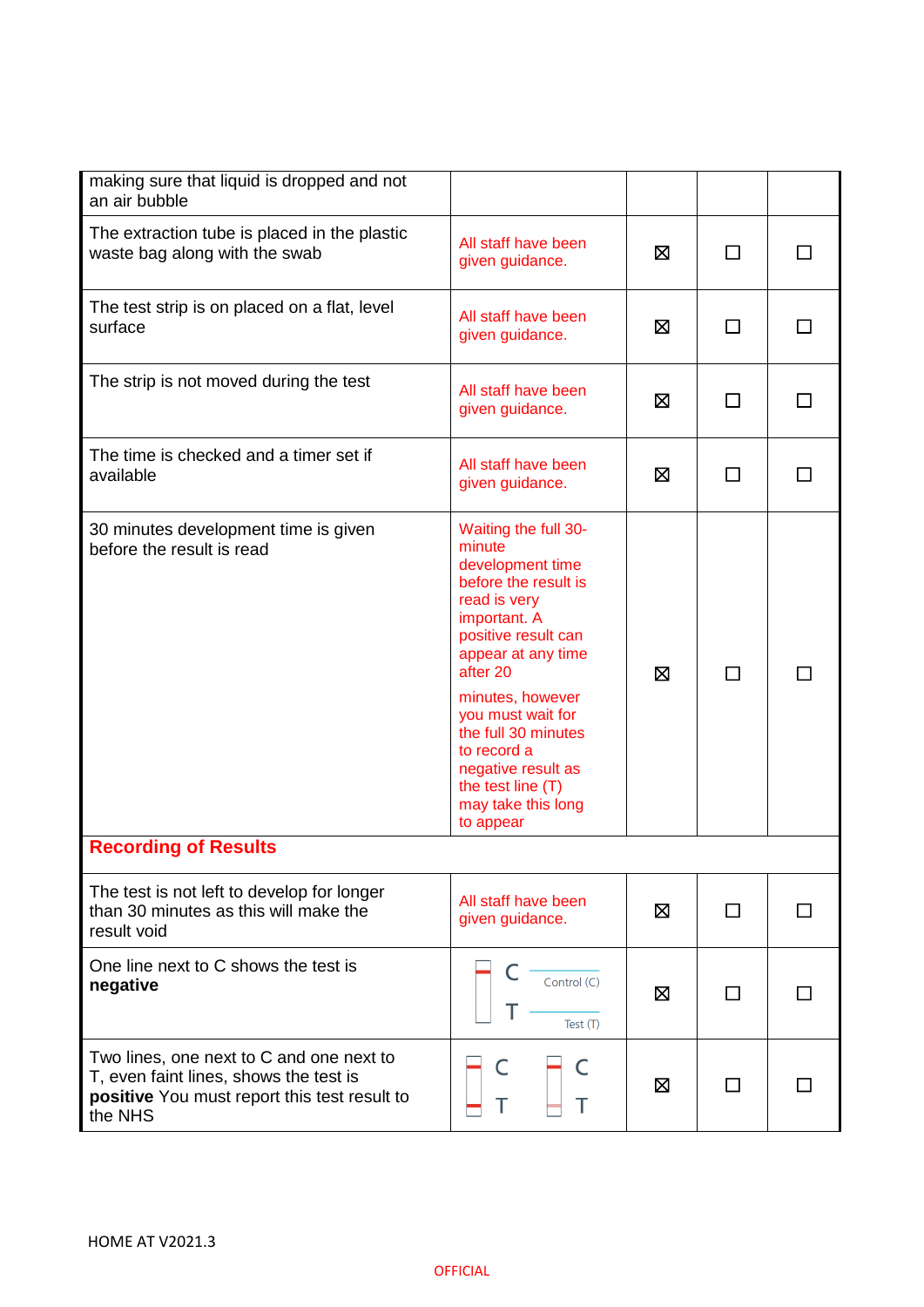| No lines or one line next to T means the<br>test is void                                                                                                                                                                                                                                                                      | C<br>Т<br>т                                                                                                                                   |   |   |    |
|-------------------------------------------------------------------------------------------------------------------------------------------------------------------------------------------------------------------------------------------------------------------------------------------------------------------------------|-----------------------------------------------------------------------------------------------------------------------------------------------|---|---|----|
| Results are reported to the NHS and<br>school                                                                                                                                                                                                                                                                                 | All staff have been<br>given guidance.                                                                                                        | ⊠ |   |    |
| The QR code, or the ID number under it,<br>on the test strip is used to report the result                                                                                                                                                                                                                                     | <b>Report online:</b><br>www.gov.uk/report-<br>covid19-result;<br>Or report by<br>telephone: 119.<br>Lines are open every<br>day, 7am to 11pm | ⊠ |   |    |
| <b>Negative Results</b>                                                                                                                                                                                                                                                                                                       |                                                                                                                                               |   |   |    |
| A negative test result is not a guarantee<br>that the test subject does not have<br>coronavirus                                                                                                                                                                                                                               | All staff have been<br>given guidance.                                                                                                        | X | П | ΙI |
| If a test proves negative, national and local<br>rules and guidelines including regular<br>handwashing, social distancing and<br>wearing face coverings where required are<br>followed                                                                                                                                        | All staff have been<br>given guidance.                                                                                                        | ⊠ |   |    |
| Subjects who return a negative test result<br>do not need to self-isolate unless:<br>a) They are symptomatic (they'll need to<br>book a PCR test)<br>b) someone they live with tests positive (or<br>has symptoms and has not been tested<br>yet) or<br>c) they've been traced as a contact of<br>someone who tested positive | All staff have been<br>given guidance.                                                                                                        | ⊠ |   |    |
| <b>Invalid Results</b>                                                                                                                                                                                                                                                                                                        |                                                                                                                                               |   |   |    |
| Subjects who return an invalid/could not<br>read (where there is no control line) LFD<br>result repeats the test                                                                                                                                                                                                              | T<br>T                                                                                                                                        | ⊠ |   |    |
| If the second test also returns an<br>invalid/could not read (where there is no<br>control line) LFD result, report it on the<br><b>Coronavirus Yellow Card Reporting Site</b>                                                                                                                                                | https://coronavirus-<br>yellowcard.mhra.gov<br><u>.uk/</u>                                                                                    | ⊠ |   |    |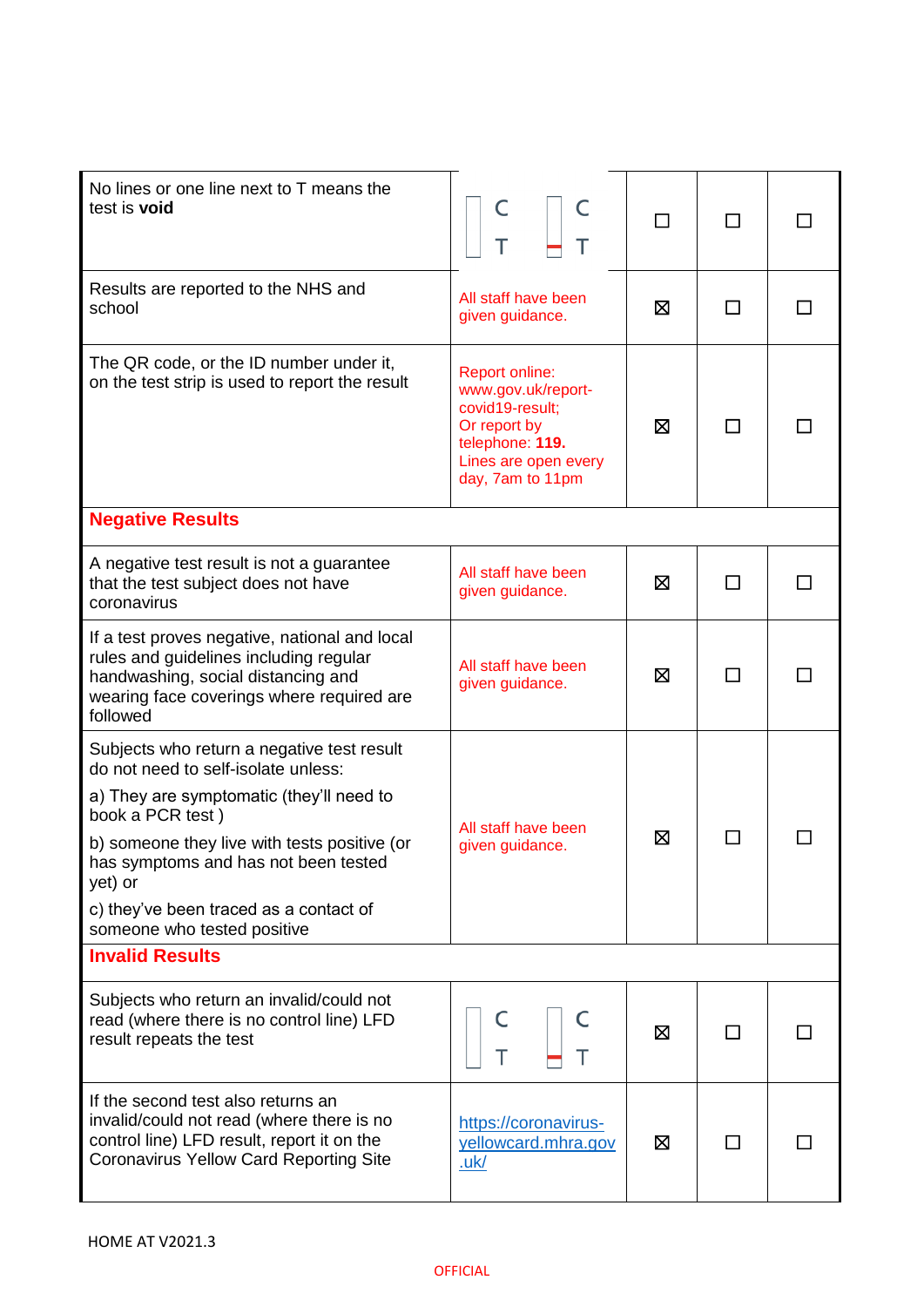| <b>Positive Results</b>                                                                                                                                                                                      |                                                                                                                                                                                                                                                                                                                                                                                                                                                                                                  |   |              |  |
|--------------------------------------------------------------------------------------------------------------------------------------------------------------------------------------------------------------|--------------------------------------------------------------------------------------------------------------------------------------------------------------------------------------------------------------------------------------------------------------------------------------------------------------------------------------------------------------------------------------------------------------------------------------------------------------------------------------------------|---|--------------|--|
| In the event that a subject tests positive it<br>means they are currently infected with<br>coronavirus and risk infecting others.<br>Positive test results are reported to the<br>NHS and school immediately | When the subject<br>reports their result,<br>they will be provided<br>with further information<br>on the next steps to<br>take (taking a<br>confirmatory PCR test)                                                                                                                                                                                                                                                                                                                               | X | $\mathsf{L}$ |  |
| People who return a positive LFD result<br>must take a different follow-up test by PCR<br>on the same day (or as soon as possible)                                                                           | The School has a<br>supply of PCR test kits<br>but if staff are taking<br>the LFD test at home it<br>will be qiuicker to visit<br>a local walk-in centre.                                                                                                                                                                                                                                                                                                                                        | ⊠ |              |  |
| The subject should follow the instructions<br>given to take the follow-up test                                                                                                                               | They should go to<br>https://www.gov.uk/get<br>-coronavirus-test to<br>book a follow-up test<br>on the same day or as<br>soon as possible. They<br>should choose to visit<br>a test site (preferably<br>regional testing site<br>(RTS) or mobile<br>testing unit (MTU), as<br>these are drive-<br>through and allow safe<br>travel without the risk<br>of spreading the<br>infection from people<br>who have tested<br>positive on LFD test<br>and are faster than<br>requesting a home<br>test. | X | $\Box$       |  |
| Until the subject gets further advice, they<br>must self-isolate immediately for 10 days<br>and everyone in their household must self-<br>isolate in line with national policy                               | They should only leave<br>home for their follow-<br>up test, if needed                                                                                                                                                                                                                                                                                                                                                                                                                           | ⊠ |              |  |
| School will identify close contacts of the<br>case in the school setting (excluding<br>household and social contacts outside of<br>school) following a positive LFD case                                     | Contacts should self-<br>isolate from this point.                                                                                                                                                                                                                                                                                                                                                                                                                                                | П |              |  |
| If the confirmatory PCR test is negative,<br>the individual may stop self-isolating and<br>their contacts do not need to self-isolate or<br>be part of daily contact testing unless                          | All staff have been<br>given guidance.                                                                                                                                                                                                                                                                                                                                                                                                                                                           | ⊠ | ΙI           |  |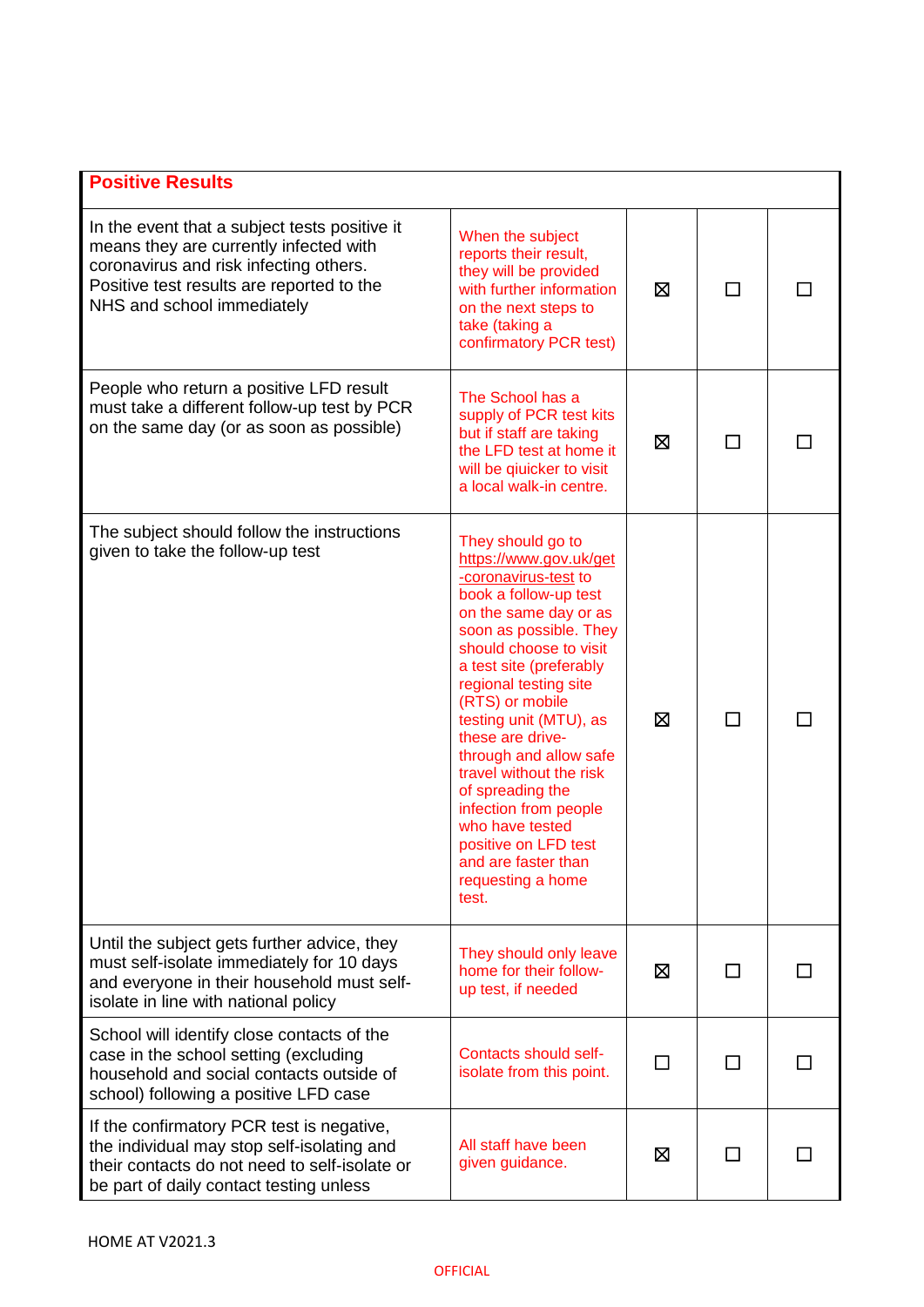| a) they are symptomatic (they'll need to<br>book a PCR test),                                                                                                                                |                 |                                             |                                  |                 |              |                 |
|----------------------------------------------------------------------------------------------------------------------------------------------------------------------------------------------|-----------------|---------------------------------------------|----------------------------------|-----------------|--------------|-----------------|
| b) someone they live with tests positive (or<br>has symptoms and has not been tested<br>yet) or                                                                                              |                 |                                             |                                  |                 |              |                 |
| c) they've been traced as a contact or<br>someone who tested positive                                                                                                                        |                 |                                             |                                  |                 |              |                 |
| If the confirmatory PCR test is negative,<br>report it on the Coronavirus Yellow Card<br><b>Reporting Site</b>                                                                               | <u>.uk/</u>     | https://coronavirus-<br>yellowcard.mhra.gov | ⊠                                |                 | $\mathsf{L}$ |                 |
| Those who are found to be positive after a<br>confirmatory PCR test, need to inform their<br>school as soon as possible and continue<br>self-isolating in line with the national<br>guidance | given guidance. | All staff have been                         | ⊠                                |                 |              |                 |
| <b>Inadequate Waste Management</b>                                                                                                                                                           |                 |                                             |                                  |                 |              |                 |
| Once the test is complete, all of the used<br>test kit contents can be put in the waste<br>bag provided and placed in general<br>household waste                                             |                 |                                             | ⊠                                |                 |              |                 |
|                                                                                                                                                                                              |                 |                                             |                                  |                 |              |                 |
| Have you consulted with the people/representatives undertaking the<br>activity as part of the preparation of this risk assessment                                                            |                 |                                             |                                  | Yes $\boxtimes$ |              | No <sub>1</sub> |
| What is the level of risk for this activity/situation with existing control<br>measures                                                                                                      |                 |                                             | <b>High</b>                      |                 | <b>Med</b>   | Low<br>⊠        |
| Is the risk adequately controlled with existing control measures                                                                                                                             |                 |                                             |                                  | Yes $\boxtimes$ |              | No <sub>1</sub> |
| Have you identified any further control measures needed to control<br>the risk and recorded them in the action plan                                                                          |                 |                                             | Yes $\square$<br>No <sub>N</sub> |                 |              |                 |
| <b>ACTION PLAN</b> (insert additional rows if required)                                                                                                                                      |                 |                                             | To be actioned by                |                 |              |                 |
| Further control measures to reduce risks so far as is<br>reasonably practicable                                                                                                              |                 | <b>Name</b>                                 | <b>Date</b>                      |                 |              |                 |
|                                                                                                                                                                                              |                 |                                             |                                  |                 |              |                 |
|                                                                                                                                                                                              |                 |                                             |                                  |                 |              |                 |
|                                                                                                                                                                                              |                 |                                             |                                  |                 |              |                 |
|                                                                                                                                                                                              |                 |                                             |                                  |                 |              |                 |
| State overall risk level assigned to the task AFTER implementation of<br>control and action plan measures taken as a result of this risk<br>assessment                                       |                 |                                             | <b>High</b>                      |                 | <b>Med</b>   | Low<br>⊠        |
| Is such a risk level deemed to be as low as reasonably practical?                                                                                                                            |                 |                                             | Yes $\boxtimes$                  |                 |              | No <sub>1</sub> |
| Is activity still acceptable with this level of risk?                                                                                                                                        |                 |                                             |                                  | Yes $\boxtimes$ |              | No <sub>1</sub> |
| If no, has this been escalated to senior leadership team?                                                                                                                                    |                 |                                             |                                  | Yes $\Box$      |              | No $\square$    |